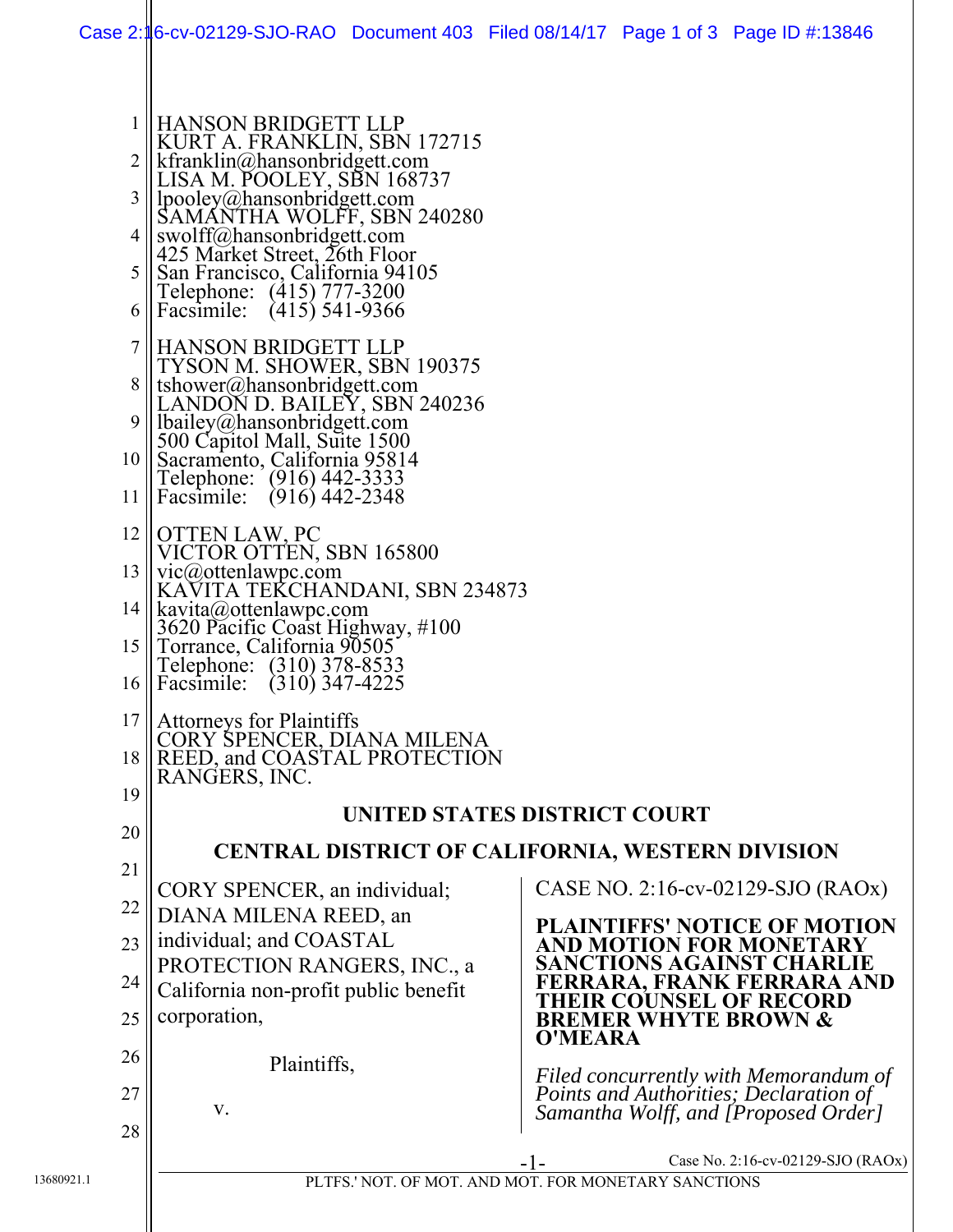|            | $\mathbf{1}$<br>$\overline{2}$<br>3<br>$\overline{4}$ | LUNADA BAY BOYS; THE<br>INDIVIDUAL MEMBERS OF THE<br>LUNADA BAY BOYS, including but<br>not limited to SANG LEE, BRANT<br>BLAKEMAN, ALAN JOHNSTON | Judge: Hon. Rozella A. Oliver<br>Date: August 23, 2017<br>Time: 10:00 a.m.<br>Crtrm.: Telephonic |                                    |  |
|------------|-------------------------------------------------------|--------------------------------------------------------------------------------------------------------------------------------------------------|--------------------------------------------------------------------------------------------------|------------------------------------|--|
|            | 5                                                     | AKA JALIAN JOHNSTON,<br>MICHAEL RAE PAPAYANS,                                                                                                    | Complaint Filed:<br>Trial Date:                                                                  | March 29, 2016<br>November 7, 2017 |  |
|            | 6                                                     | ANGELO FERRARA, FRANK<br>FERRARA, CHARLIE FERRARA,                                                                                               |                                                                                                  |                                    |  |
|            | $\overline{7}$                                        | and N. F.; CITY OF PALOS VERDES                                                                                                                  |                                                                                                  |                                    |  |
|            | 8                                                     | <b>ESTATES; CHIEF OF POLICE JEFF</b><br>KEPLEY, in his representative                                                                            |                                                                                                  |                                    |  |
|            | 9                                                     | capacity; and DOES 1-10,                                                                                                                         |                                                                                                  |                                    |  |
|            | 10                                                    | Defendants.                                                                                                                                      |                                                                                                  |                                    |  |
|            | 11                                                    |                                                                                                                                                  |                                                                                                  |                                    |  |
|            | 12                                                    |                                                                                                                                                  |                                                                                                  |                                    |  |
|            | 13                                                    | TO CHARLIE FERRARA, FRANK FERRARA, AND THEIR                                                                                                     |                                                                                                  |                                    |  |
|            | 14                                                    | <b>COUNSEL OF RECORD:</b>                                                                                                                        |                                                                                                  |                                    |  |
|            | 15                                                    | PLEASE TAKE NOTICE THAT on August 23, 2017, at 10:00 a.m., or as                                                                                 |                                                                                                  |                                    |  |
|            | 16                                                    | soon thereafter as counsel may be heard, in the courtroom of the Honorable Rozella                                                               |                                                                                                  |                                    |  |
|            | 17                                                    | A. Oliver, located in the United States Courthouse, 312 N. Spring St., Los Angeles,                                                              |                                                                                                  |                                    |  |
|            | 18                                                    | CA, 90012, Courtroom F, 9th Floor, Cory Spencer, Diana Milena Reed, and the                                                                      |                                                                                                  |                                    |  |
|            |                                                       | 19 Coastal Protection Rangers ("Plaintiffs") will and hereby do move this Court for                                                              |                                                                                                  |                                    |  |
|            | 20                                                    | monetary sanctions against Defendants Frank Ferrara and Charlie Ferrara, and their                                                               |                                                                                                  |                                    |  |
|            | 21                                                    | counsel of record at Bremer Whyte Brown & O'Meara.                                                                                               |                                                                                                  |                                    |  |
|            | 22                                                    | This Motion is made upon the following grounds:                                                                                                  |                                                                                                  |                                    |  |
|            | 23                                                    | Defendants Charlie and Frank Ferrara and their counsel willfully failed<br>1.                                                                    |                                                                                                  |                                    |  |
|            | 24                                                    | to preserve electronically stored information and failed to conduct their due                                                                    |                                                                                                  |                                    |  |
|            | 25                                                    | diligence in responding to Plaintiffs' discovery requests, resulting in the spoliation                                                           |                                                                                                  |                                    |  |
|            | 26                                                    | of critical evidence; and                                                                                                                        |                                                                                                  |                                    |  |
|            | 27<br>2.                                              | Defendants Charlie and Frank Ferrara and their counsel willfully failed                                                                          |                                                                                                  |                                    |  |
|            | 28                                                    | to comply with this Court's July 13, 2017 Order.                                                                                                 |                                                                                                  |                                    |  |
| 13680921.1 |                                                       | PLTFS.' NOT. OF MOT. AND MOT. FOR MONETARY SANCTIONS                                                                                             | $-2-$                                                                                            | Case No. 2:16-cv-02129-SJO (RAOx)  |  |
|            |                                                       |                                                                                                                                                  |                                                                                                  |                                    |  |